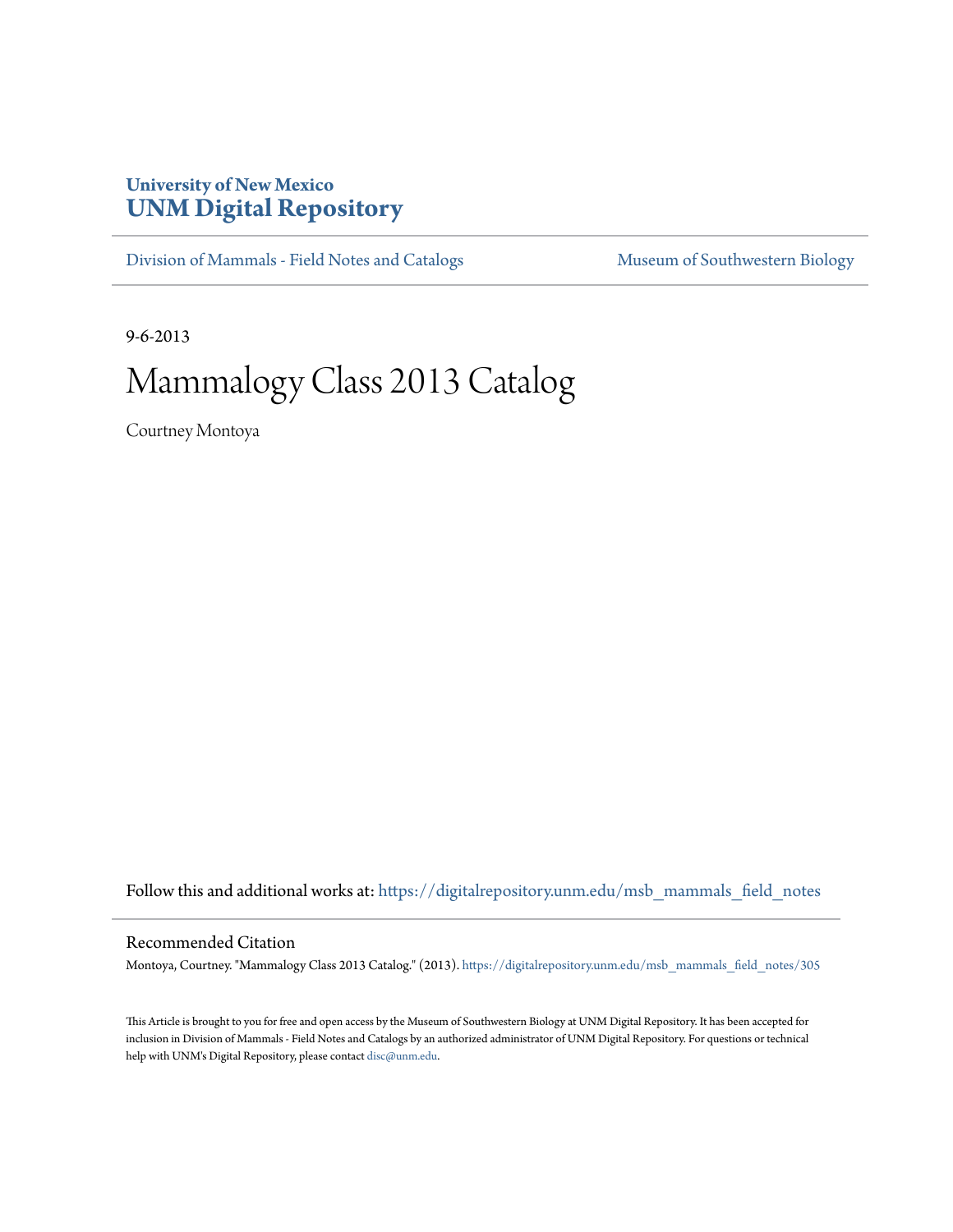$2013$  $\int_a f_a / o g$ ue 6 September 2013 33 sheman traps bailed with chicken scratch/colled oats mixture upon arrival at 4.45 pm. 23 musculus Sp. Snap-traps were bailed along with 10 rat sp. Snap traps. Bait used in snap-traps was a peanul butter / rolled vats mixture icaps were set on hill with desert vegetation. 7 September 2013 1 musculus snap trap was triggered by<br>a Neotoma albigula assigned NK 216759. <u>8 September 2013</u> I Musculus sp. anap trap triggered by a Neotoma albigula assigned NK 216784 Success  $15%$ Elizabeth Dickerson. Participants: Matt Lowery Courtneys Montage Lori Dibble Robert Schmitt Catalina Tomé Fernando Salazar Nivrales Brianna upron Julie Rannou. April Chavez ineadons.  $Chrshiaa$ UCSula Osterreider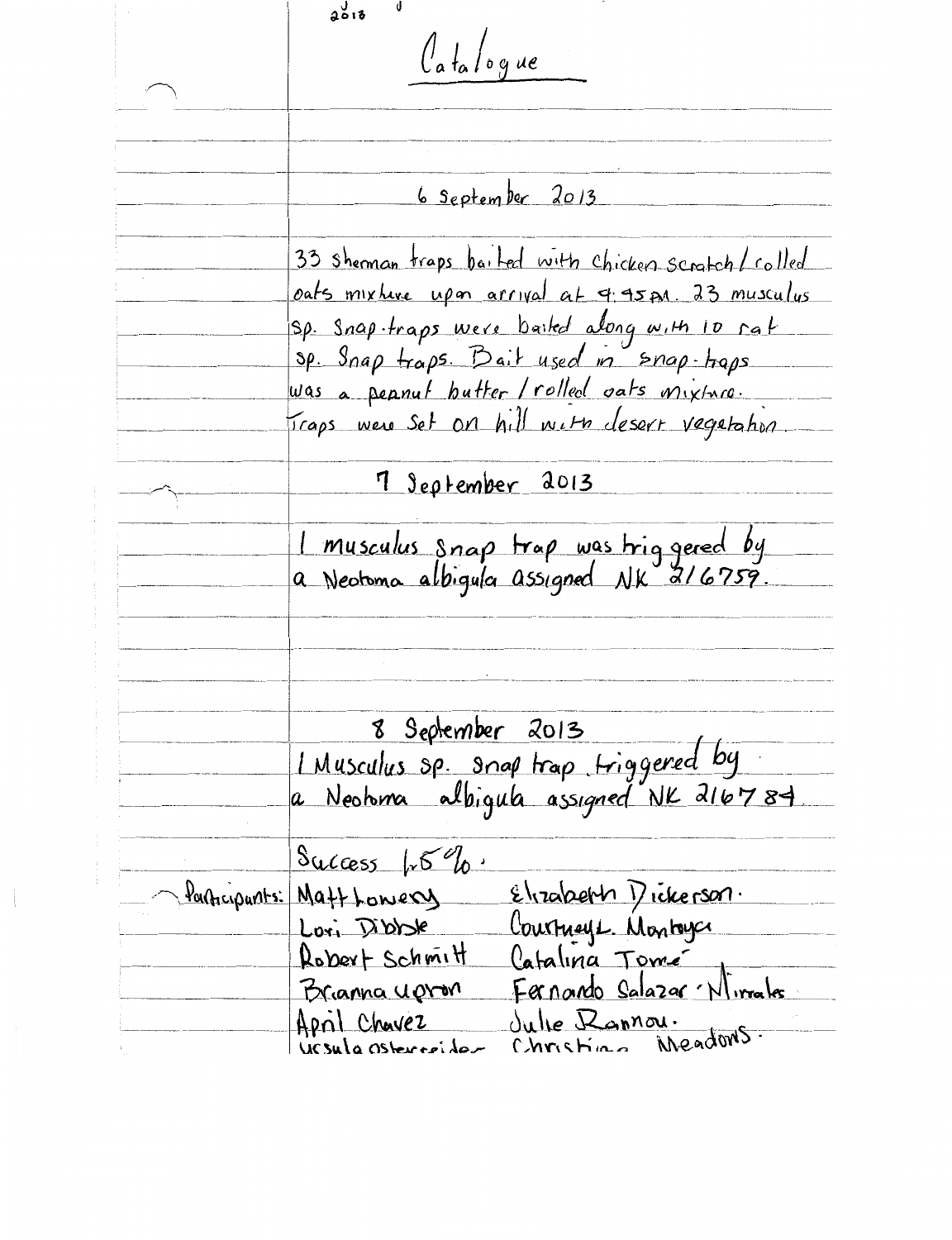$\sim$   $\sim$   $\sim$   $\sim$   $\sim$   $\sim$   $\sim$ Participarits: Hield trip 1. Signalises Brianna Upten Brian Robert Scott cyclu Tara Templeman April M. Chavez <u>Mitch</u> Lowery Elitabeth Dickerson Ursula Osterrieder Bryan McLear Di bli Loci Dibble JulieRannan Caitlin Starck Additional: Marie *Westoner* Robert Norchissen Schuyler Liphardt<br>Amande Jones. Marjorie Mcconnel Ernie Valolez David Schmidley Brian Melean BM Layce Byll<br>Jocu Coldla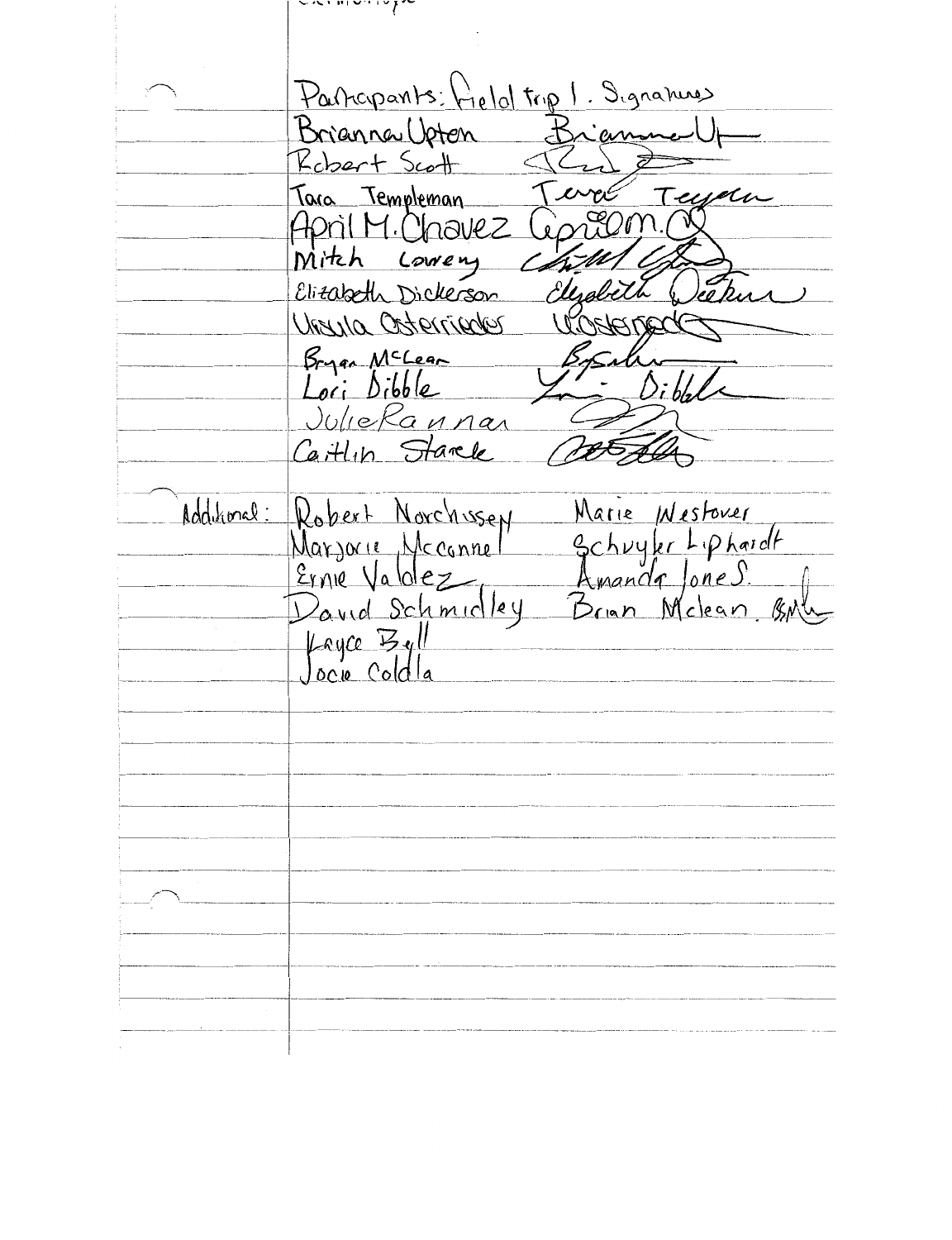| $\circ$       | $NF$ alb $190$                                                                   |
|---------------|----------------------------------------------------------------------------------|
|               | Dipadamys oralii                                                                 |
|               | <u>Seel only</u>                                                                 |
|               |                                                                                  |
| $00\lambda$ . | $N_{k}$ alg 759.                                                                 |
| 7 sept 2013   | Neotoma Albigula 9 CEL: NOPLSC<br>USA, N. W. Siema Chty, 7. Skm N of Animas Peak |
|               |                                                                                  |
|               | 33.069N - 107.5295W e=1608ft                                                     |
|               | 318-190-33-295=159g<br>Coll: Courtnay L. Montoy a                                |
|               |                                                                                  |
|               |                                                                                  |
|               |                                                                                  |
| 0o3           | $NK$ 21678 $4$<br>8 Sept 2013 Dipodomys memami & embryor - 1222:CR=15mm          |
|               | USA, NM, Sierracnty 7.5 Km N of Animas Peak                                      |
|               | $33.00.(46N - 107.29.398N - 25980)$                                              |
|               | $232 - 137 - 36 - 12 = 449$ .                                                    |
|               | Coll: Courtroy L. Mondaya.                                                       |
|               |                                                                                  |
|               |                                                                                  |
|               |                                                                                  |
|               |                                                                                  |
|               |                                                                                  |
|               |                                                                                  |
|               |                                                                                  |
|               |                                                                                  |
|               |                                                                                  |
|               |                                                                                  |
|               |                                                                                  |
|               |                                                                                  |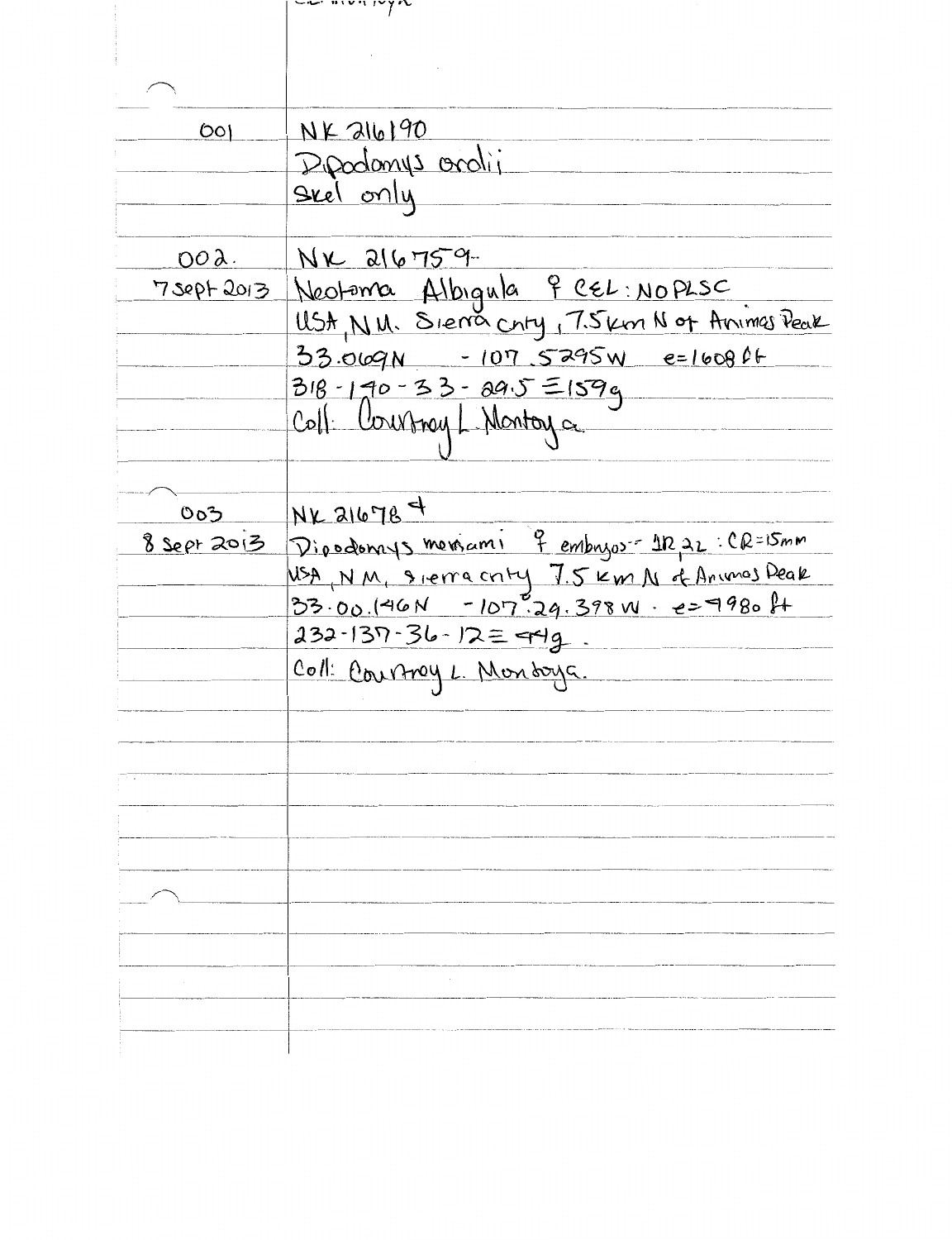|                     | $\epsilon$ . $\epsilon$ . $\epsilon$ . $\epsilon$ . $\epsilon$           |
|---------------------|--------------------------------------------------------------------------|
|                     |                                                                          |
|                     |                                                                          |
|                     |                                                                          |
| 664                 | NK 232899                                                                |
| INOY 2013           |                                                                          |
|                     | Calloggermophilus lateralis 8<br>USA NM Santale Nahoral Farest Lake Fark |
|                     |                                                                          |
|                     | $35^{4}859.7320N$ 106.731.649w e=2385m                                   |
|                     | $263 - 83 - 92 - 212289$                                                 |
|                     | 29 Aug 2013                                                              |
|                     | Coll: Bryan 9, Mclean                                                    |
|                     |                                                                          |
| 065                 | NK 230699                                                                |
|                     | I NOV 2013 Thomomys                                                      |
|                     | USA, NM Santa le off Hyde Park Qd                                        |
|                     | 1950 Comos Coluados Rd                                                   |
|                     |                                                                          |
|                     | $200 - 67 - 27 - 7 = 1/09$                                               |
|                     | $27$ Not $201$                                                           |
|                     | $ $ loll: Jon Kling/                                                     |
|                     |                                                                          |
| $\circ \circ \circ$ |                                                                          |
| 2 Nov 2013          | NK 233179                                                                |
|                     | Microtus Occonomus                                                       |
|                     | USA, AK, Ban. off Island, Tomatz lake.                                   |
|                     | N 57°07-936. W 1390 56.163                                               |
|                     | $193 - 33 - 22 - 13 = 33.79$                                             |
|                     | $2$ Sep 2010                                                             |
|                     | Cililon Marin                                                            |
|                     |                                                                          |
|                     |                                                                          |
|                     |                                                                          |
|                     |                                                                          |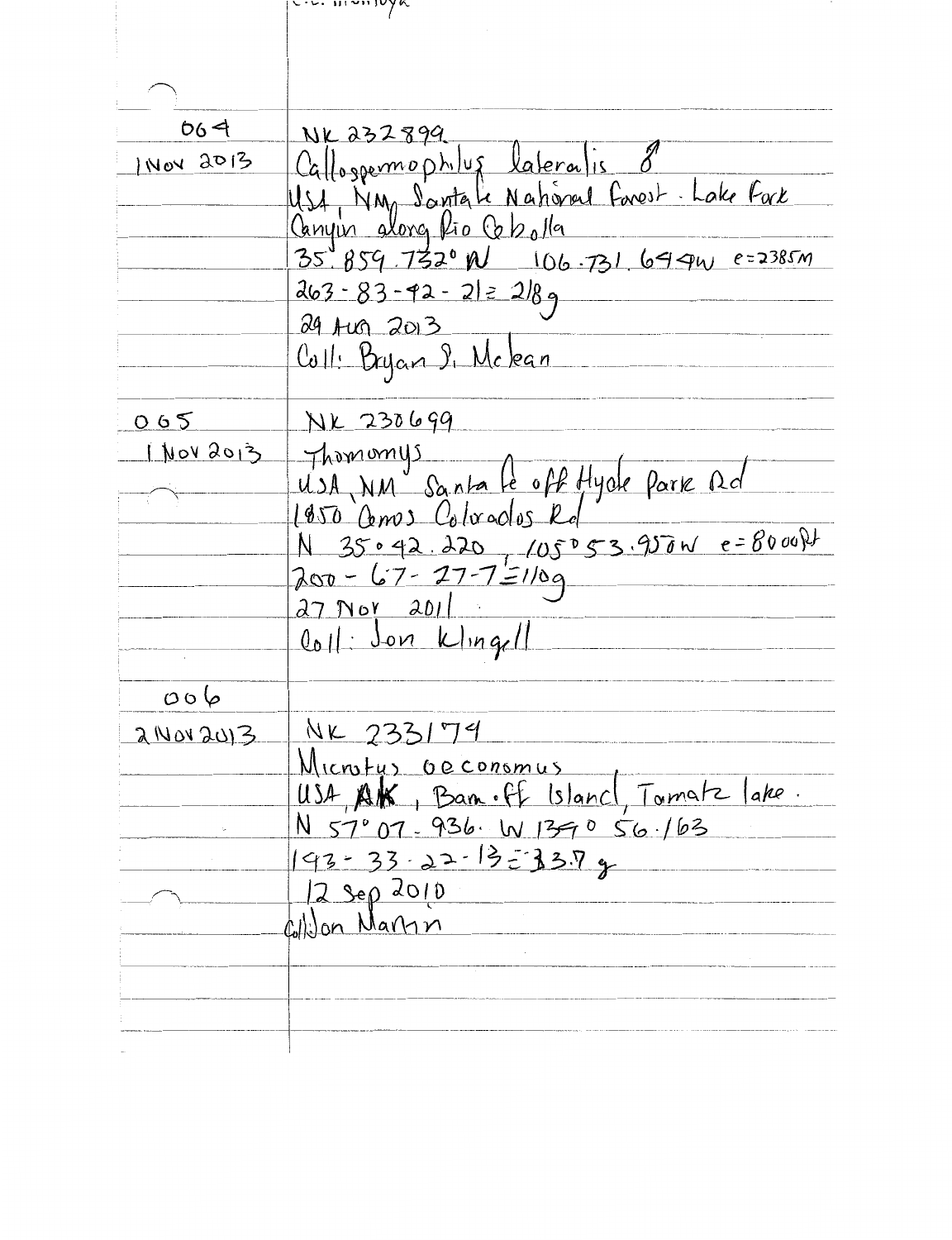|             | $c_{\text{t}}$ , montofic                                                             |
|-------------|---------------------------------------------------------------------------------------|
|             |                                                                                       |
|             |                                                                                       |
|             |                                                                                       |
| 007         | NK 233186                                                                             |
| Nova-avi3.  | Sorex Cinereus: Sex?                                                                  |
|             | usa, Ax, Takatz Lake, Barnof Island.                                                  |
|             | $N$ 57°07.962 $N$ 134°55.55.                                                          |
|             |                                                                                       |
|             | $104 - 98 - 12 - 7 = 3.59$                                                            |
|             | $d$ sept 2010 - Jon Nartin                                                            |
| 008         | <u>NK 233825</u>                                                                      |
| Nov 152013  | Callospermophilis lateralis: f CEL PLS=2Q2L                                           |
|             | USA, NM, San Miguel Elk Mountain<br>35' 44. 801 N 105: 39.7/6. 0=2635                 |
|             |                                                                                       |
|             | $240 - 85 - 38 - 17 = 180$                                                            |
|             |                                                                                       |
|             | 6 Sept 2011. - Matt Bauman                                                            |
|             | $2M$ 112.                                                                             |
| 009         |                                                                                       |
| Nov 20 2013 | NK 233861                                                                             |
|             |                                                                                       |
|             | Ictiodomys tridecemlineatus 8 T = 8x3<br>U.S.A. W.Y. Carbon Cnty Muss Agale Reservoir |
|             | $42.339811 \text{ N}$ - 106. $250667\text{ W}$ e= 2149M                               |
|             |                                                                                       |
|             | $210 - 69 - 29 - 626 - 9.79$                                                          |
|             | Notes = Trap type - Sherman, Mab.tat - low big sage<br>50° Clear                      |
|             |                                                                                       |
|             | 29 Jul 1990 - Sue Hootman and Jill Jerome                                             |
|             |                                                                                       |
|             |                                                                                       |
|             |                                                                                       |
|             |                                                                                       |
|             |                                                                                       |
|             |                                                                                       |